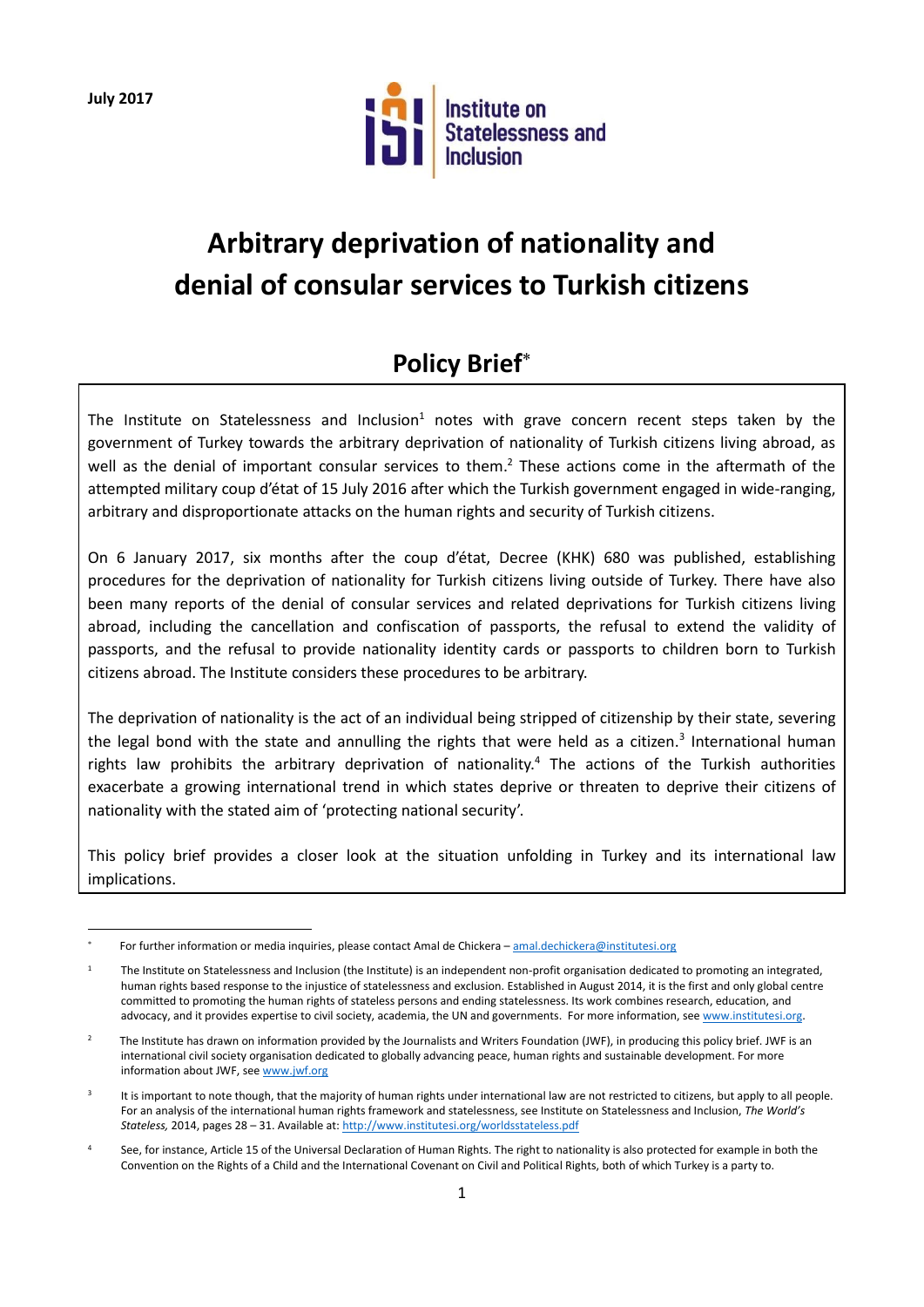### **1. Background – response to the coup d'état and the State of Emergency**

Turkey is party to the European Convention on Human Rights (ECHR) and various core UN human rights treaties including the International Covenant on Civil and Political Rights (ICCPR), Convention Against Torture and other Cruel, Inhuman or Degrading Treatment or Punishment (CAT), and Convention on the Rights of the Child (CRC).<sup>5</sup>

The actions of Turkish authorities over the past few years to suppress dissent, violate basic rights and restrict the freedoms of citizens perceived as opposing the Erdogan government are well documented.<sup>6</sup> The situation further deteriorated after the attempted coup, paving the way for an unprecedented crackdown on the human rights of Turkish citizens and residents.

Article 120 of the Turkish Constitution provides for a declaration of a state of emergency when the country's democratic system, public order, or its citizens' rights and freedoms are under threat, and stipulates that a state of emergency cannot exceed six months. In response to the attempted coup d'état, a state of emergency was declared on 20 July 2016 and extended on three occasions. The state of emergency has therefore now been in force for one year, and was extended again for three months on 19 July 2017.

Upon declaring a state of emergency, Turkey formally notified the Council of Europe under Article 15 of the ECHR that measures taken under the state of emergency *"may involve derogation from the obligations under the Convention"*. <sup>7</sup> Turkey also notified the UN Secretary General of its invocation of Article 4 of the ICCPR, derogating from many of its Treaty Obligations. It is important to note however that as with the ECHR, derogation from the ICCPR is *"lawful only if there is a threat to the life of the nation, a condition that*  arguably is not met in this case",<sup>8</sup> and that "one cannot avoid, even in times of emergency, obligations to *protect the right to life, prohibit torture, adhere to fundamental elements of due process and nondiscrimination, and protect everyone's right to belief and opinion."*<sup>9</sup>

There is concern that the failed coup is being used by the state as a pretext to engage in a wider crackdown and to target dissent. As of 14 July 2017, over 138,000 persons have been dismissed from their jobs, over 118,000 individuals – including teachers, journalists, military personnel, activists and judges – have been detained and over 55,000 arrested.<sup>10</sup> The government is also targeting for investigation and reprisal many persons who live outside Turkey or have recently fled the country. Three months after the attempted coup President Erdogan began to question the status of citizenship of those who would not return in order to be investigated. For example, he stated in one address to the country that *"Sons of this nation will return and tell the truth to the relevant authorities about whatever they know [about the coup plotters]. If they do not, they will pay the price. At the very least, we will not say that 'this is our citizen.' We will do whatever is* 

<sup>1</sup> 5 For a full list of Turkey's UN Treaty Ratifications, see: [http://tbinternet.ohchr.org/\\_layouts/TreatyBodyExternal/Treaty.aspx?CountryID=179&Lang=EN](http://tbinternet.ohchr.org/_layouts/TreatyBodyExternal/Treaty.aspx?CountryID=179&Lang=EN)

<sup>6</sup> See for example, the concluding observations, recommendations, reviews and reports of various UN Treaty Body and Special Procedures and the Universal Periodic Review, available here:<http://www.ohchr.org/EN/Countries/ENACARegion/Pages/TRIndex.aspx>

<sup>7</sup> See Communication JJ8187C of the Permanent Representation of Turkey to the Council of Europe, 22 July 2016, available here: [https://wcd.coe.int/com.instranet.InstraServlet?command=com.instranet.CmdBlobGet&InstranetImage=2929966&SecMode=1&DocId=2380](https://wcd.coe.int/com.instranet.InstraServlet?command=com.instranet.CmdBlobGet&InstranetImage=2929966&SecMode=1&DocId=2380676&Usage=2) [676&Usage=2](https://wcd.coe.int/com.instranet.InstraServlet?command=com.instranet.CmdBlobGet&InstranetImage=2929966&SecMode=1&DocId=2380676&Usage=2)

<sup>8</sup> UN Office of the High Commissioner for Human Rights, *UN experts urge Turkey to adhere to its human rights obligations even in times of declared emergency,* Geneva, 19 August 2016, available here: <http://www.ohchr.org/EN/NewsEvents/Pages/DisplayNews.aspx?NewsID=20394>

<sup>9</sup> Ibid.

<sup>&</sup>lt;sup>10</sup> Se[e https://turkeypurge.com/](https://turkeypurge.com/) for regular updates on the evolving situation in the aftermath of the failed coup and the state of emergency in Turkey. See also, New York Times, *The Scale of Turkey's Purge is Nearly Unprecedented*, Aug, 2016, available at <https://www.nytimes.com/interactive/2016/08/02/world/europe/turkey-purge-erdogan-scale.html> and Reuters, *Turkey fires 3,900 in Second post-referendum purge,* April 2017, available a[t http://www.reuters.com/article/us-turkey-security-expulsions-idUSKBN17V0MH.](http://www.reuters.com/article/us-turkey-security-expulsions-idUSKBN17V0MH)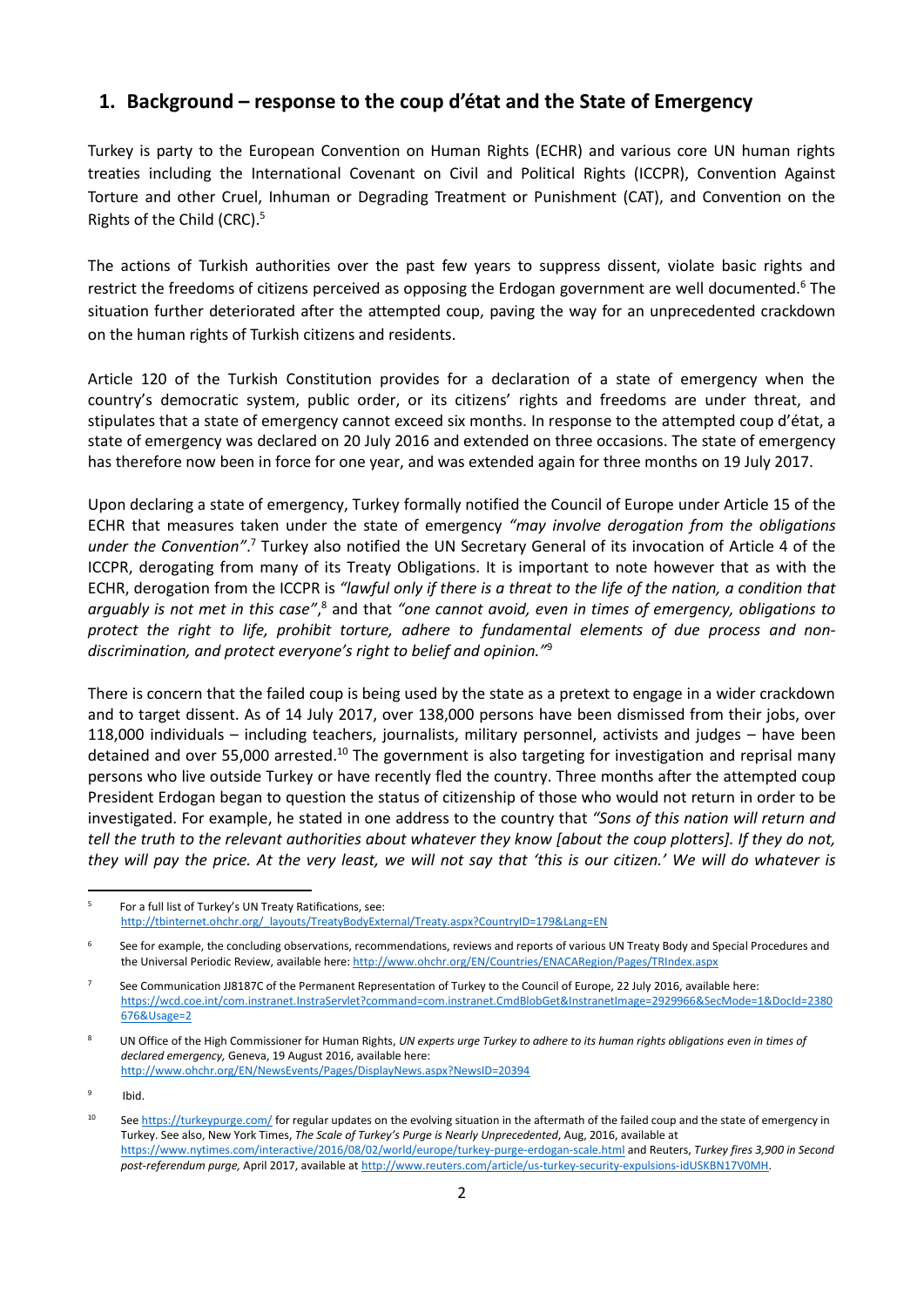*necessary wherever we find them".*<sup>11</sup> He also stated in another address that *"We have entered their lairs. They run, we are told to chase them. Are they running? Let them become citizens of the places to which they flee. They will no longer be citizens of this country".* <sup>12</sup> These public statements have paved the way for what was to follow, justifying the removal of citizenship of those who fled the country or had opposed the regime from outside.

## **2. Decree 680 and international standards relating to the arbitrary deprivation of nationality**

Under Article 91 of the Turkish Constitution, parliament ordinarily authorises the government to issue decree laws on specified issues. During a state of emergency, the government does not require parliament authorisation to legislate by emergency decree laws. Instead, it can issue decree laws simply on the basis of a declaration of the state of emergency, approved by parliament.<sup>13</sup>

On 6 January 2017, six months after the failed coup, Decree (KHK) 680 was published. Article 75 of the Decree establishes the procedures for the deprivation of nationality for Turkish citizens living outside of Turkey. The Decree stipulates that the following paragraph be added to Article 29 of the Turkish Citizenship Law: $^{14}$ 

*"(2) In cases where investigation or prosecution has been carried out on the grounds of the crimes stated in the Turkish Penal Code dated 26/9/2004 and numbered 302, 309, 310, 311, 312, 313, 314 and 315 of the Turkish Penal Code, citizens who cannot be reached because of not being in the country shall be notified to the Ministry for the revocation of their citizenship within one month after investigation by the public prosecutor or by the court during the proceedings. In the event that they do not return to the country within three months despite the announcement made in the Official Gazette by the Ministry of Interior, the Turkish citizenship of these persons may be deprived by the proposal of the Ministry and the decision of the Council of Ministers.''*

Accordingly, Turkish citizens living abroad who are under investigation for specific crimes face losing their nationality if they do not return. The crimes specified are as follows:

- *Article 302 of Section 14 of the Penal Code entitled 'Offences against National Security'*, which relates to 'provocation of war against the state'.
- *Articles 309 – 315 of Section 15 of the Penal Code*, which list various crimes relating to *'Offences against Constitutional Order and Operation of Constitutional Rules'.*<sup>15</sup>

**<sup>.</sup>** <sup>11</sup> Speaking during a meeting with civil society representatives in Konya on 14<sup>th</sup> October 2016, available a[t https://turkeypurge.com/erdogan](https://turkeypurge.com/erdogan-threatens-to-revoke-citizenship-of-gulen-followers-fleeing-turkey)[threatens-to-revoke-citizenship-of-gulen-followers-fleeing-turkey](https://turkeypurge.com/erdogan-threatens-to-revoke-citizenship-of-gulen-followers-fleeing-turkey)

<sup>&</sup>lt;sup>12</sup> Speaking from Rize, On October 15<sup>th</sup>, available a[t https://www.turkishminute.com/2016/10/15/erdogan-vows-revoke-citizenship-gulen](https://www.turkishminute.com/2016/10/15/erdogan-vows-revoke-citizenship-gulen-movement-sympathizers/)[movement-sympathizers/](https://www.turkishminute.com/2016/10/15/erdogan-vows-revoke-citizenship-gulen-movement-sympathizers/)

<sup>13</sup> Article 121 § 3 of the Constitution

<sup>14</sup> Turkish Citizenship Law, Law No. 403, 11 February 1964, available at[: http://www.refworld.org/docid/4496b0604.html](http://www.refworld.org/docid/4496b0604.html) (unofficial translation).

<sup>&</sup>lt;sup>15</sup> For the relevant extracts from the Turkish Penal Code, see Annex 1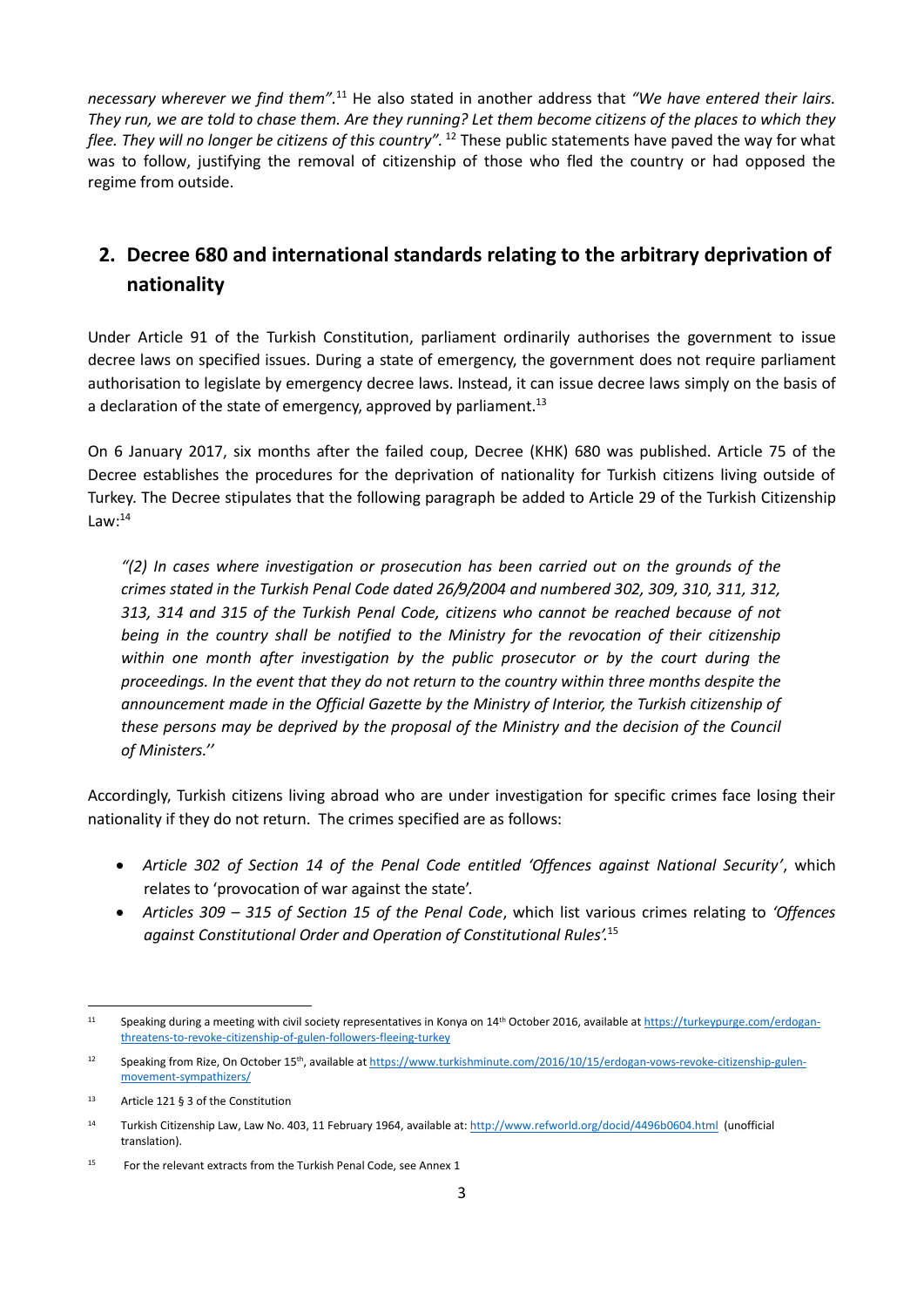It is important to note that those affected are merely under investigation for these purported crimes. Their failure to return to the country and surrender themselves to the authorities –known for widespread arbitrary arrests, detention and torture – may result in them being stripped of their nationality, even though they have not been convicted of any crime. The crimes listed are not themselves punishable through the revocation of nationality. In essence, Decree 680 penalises the failure to cooperate with a criminal investigation with the deprivation of nationality.

Significantly, stripping citizenship as a means of coercing someone to submit to a human rights violating criminal process is, at a minimum, 'arbitrary' and a violation of international human rights standards. 16

Furthermore, for the withdrawal of citizenship to not be arbitrary, international law requires that it has a clear, non-retroactive legal basis; observes due process guarantees; serves a legitimate purpose; is the least intrusive measure possible to achieve that purpose; is in accordance with international standards; is nondiscriminatory and proportionate.<sup>17</sup> States also hold particular obligations with respect to the avoidance of statelessness,<sup>18</sup> given the severely detrimental impact this can have on individuals affected and on members of their families.

Drawing on available information, the Institute is of the position that this Decree fails to serve a legitimate purpose, is disproportionate in its impact on individual rights, undermines the principle of legal certainty and is retroactive in nature. Furthermore, there is no provision in the decree for any judicial oversight or right to appeal any decision to deprive citizens of their nationality. There is also no provision of any safeguard to ensure that deprivation of citizenship will not result in statelessness.

It is also important to note that this decree only impacts persons living abroad. In essence, it serves to keep those individuals in exile. The International Law Commission has stated that *"a State shall not make its national an alien by deprivation of nationality for the sole purpose of expelling him or her".*<sup>19</sup>

It is evident therefore that on a number of grounds, the implementation of Decree 680 will result in the arbitrary deprivation of nationality of Turkish citizens, in violation of international standards.

#### **3. Steps taken pursuant to the issuance of Decree 680**

Further to the issuance of Decree 680, the Turkish Ministry of Justice declared that it would issue a "return home" Gazette Notice naming those who were overseas and being investigated for the crimes outlined. The return home notice is based on Article 75 of the Decree and sets out that the failure of named individuals to present themselves before the Turkish authorities will result in the revocation of their citizenship by Cabinet decision.

**.** 

<sup>16</sup> For more discussion on human rights and arbitrary deprivation of nationality see A/HRC/13/34, General Assembly Human rights and arbitrary deprivation of nationality.

<sup>17</sup> For a more detailed discussion, see Lambert, H. (2015). COMPARATIVE PERSPECTIVES ON ARBITRARY DEPRIVATION OF NATIONALITY AND REFUGEE STATUS. International and Comparative Law Quarterly, 64(1), 1-37. doi:10.1017/S0020589314000475 and UN Human Rights Council, *Human rights and arbitrary deprivation of nationality: Report of the Secretary-General*, 19 December 2013, A/HRC/25/28, available at[: http://www.refworld.org/docid/52f8d19a4.htm](http://www.refworld.org/docid/52f8d19a4.htm)

<sup>&</sup>lt;sup>18</sup> See, for instance, Article 8 of the 1961 Convention on the Reduction of Statelessness and Article 7 of the European Convention on Nationality. However, note that Turkey is not party to either treaty.

<sup>19</sup> See A/CN.4/L.797, draft article 9.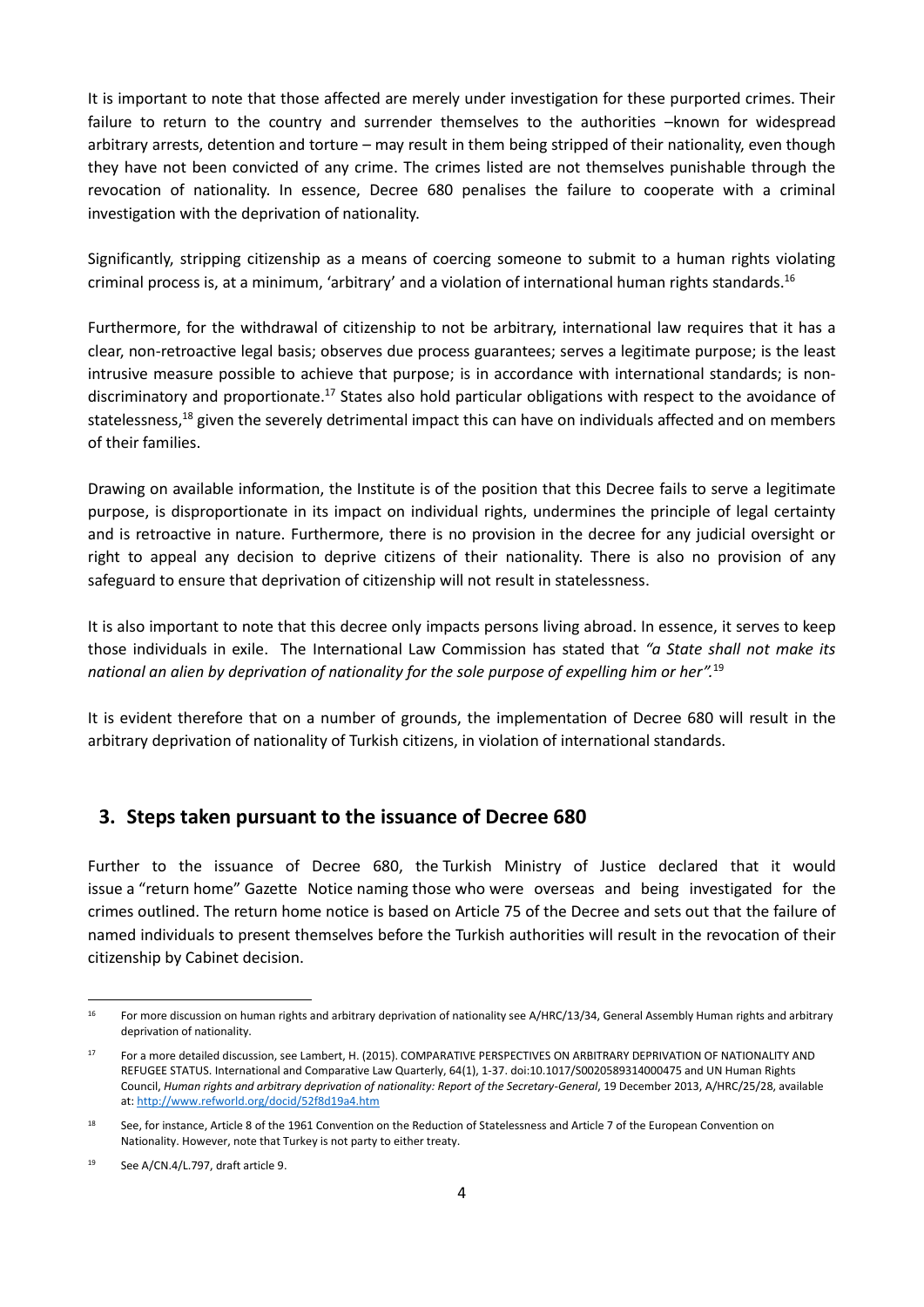On 5 June 2017, a "return home" notice published in the Official Gazette contained the names of 130 individuals who were issued summons to return to Turkey and present themselves for criminal investigation. Recipients of the notice have three months to surrender themselves for investigation. **This timeframe expires on 4 September 2017.** Turkish human rights defenders are extremely concerned that the publication of this notice marks the beginning of the arbitrary deprivation of nationality, *en masse*, of those perceived as dissidents.

US-based Islamic preacher Fethullah Gülen who is accused of masterminding the failed July 2016 coup was among those issued a "return home" notice in June and his case is the first to be referred to court for the revocation of nationality to be implemented. Two members of parliament for the Kurdish Peoples' Democratic Party (HDP) are also named. The HDP lawmakers are accused of *"providing arms to a terror organization"* and *"engaging in terror organization propaganda,"* with an arrest warrant already issued for them. Parliament is also reviewing dossiers to strip their parliamentary status due to absence.<sup>20</sup>

The potential impact of Decree 680 is yet to be fully understood as its implementation is still in progress. Those deprived of citizenship will not be able to return to their country and may not be able to leave their country of residence. Those who have no second nationality risk being rendered stateless. They will rely on international protection under the 1954 Convention Relating to the Status of Stateless Persons, the 1951 Convention Relating to the Status of Refugees and its 1967 Protocol or subsidiary protection under other mechanisms. Those who do not receive any international protection will be particularly vulnerable. In addition to the risk of being arbitrarily deprived of nationality, parents are likely to be unable to transfer nationality to their children, potentially resulting in the denial of the child's right to acquire a nationality under Article 7 of the Convention on the Rights of the Child.

### **4. The denial of consular services to Turkish citizens**

There have been reports of the denial of consular services and related deprivations for Turkish citizens living abroad. These include the cancellation and confiscation of passports, the refusal to extend the validity of passports and the refusal to provide nationality IDs or passports to children born to Turkish citizens abroad. While the full extent of these actions is not known, the table below sets out the cases that have been brought to the attention of the Institute, during the period April - June 2017. This appears to be a growing problem.

| <b>Denial of Passport or Nationality ID</b><br>Not issuing IDs for children |                                  | 76  |
|-----------------------------------------------------------------------------|----------------------------------|-----|
| for new-borns<br>Not issuing Passports for children                         |                                  |     |
| Denial of Consular Services                                                 | Cancelling Adult/Child Passports | 695 |
|                                                                             | <b>Military Services</b>         |     |
|                                                                             | Power of Attorney Services       |     |
|                                                                             | Not Extending Passports          |     |
| <b>Confiscation of Passport</b>                                             |                                  | 19  |
|                                                                             | Total:                           | 790 |

\*for a country-specific breakdown of these statistics, please see Annex 2

**<sup>.</sup> 20** See Daily News, *Gülen, two HDP MPs and 127 others face denaturalization within three months*, 5 June 2017, available here: [http://www.hurriyetdailynews.com/gulen-two-hdp-mps-and-127-others-face-denaturalization-within-three](http://www.hurriyetdailynews.com/gulen-two-hdp-mps-and-127-others-face-denaturalization-within-three-months.aspx?PageID=238&NID=113927&NewsCatID=338)[months.aspx?PageID=238&NID=113927&NewsCatID=338](http://www.hurriyetdailynews.com/gulen-two-hdp-mps-and-127-others-face-denaturalization-within-three-months.aspx?PageID=238&NID=113927&NewsCatID=338)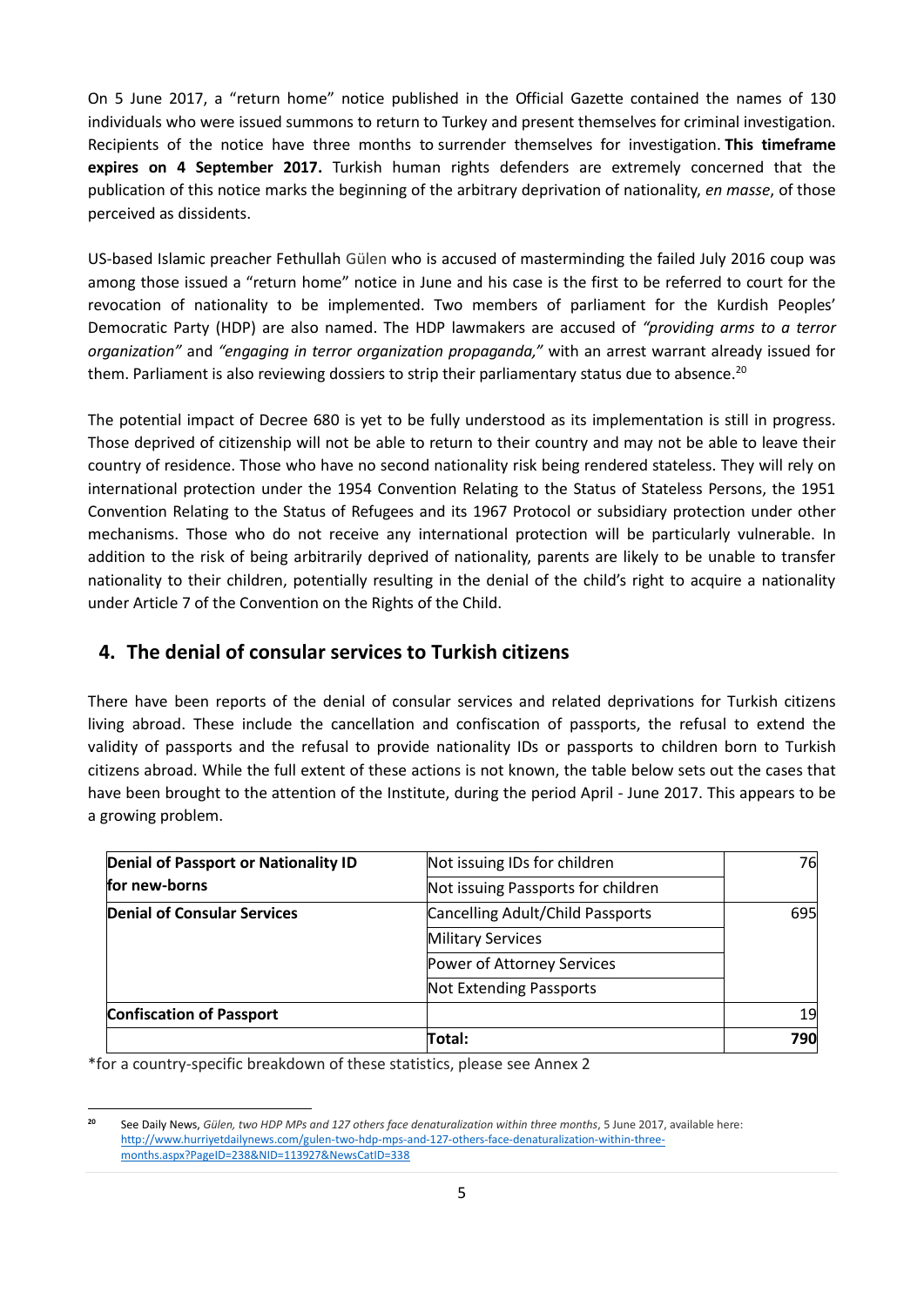Being denied consular assistance and services results in individuals being denied access to other rights, including the right to birth registration, $^{21}$  to obtain documents and to enter your own country.<sup>22</sup> Those denied consular services do not have access to legal recourse due to a lack of due process standards.

In addition to this, there have been 10 reported cases of Turkish nationals living in Cambodia, China, the Philippines and Nigeria who were not allowed to leave their countries of residence, restricting their freedom of movement. There have also been 78 reported cases of deportation of Turkish citizens to Turkey since the attempted coup.<sup>23</sup> There is a risk of such deportations being in violation of the principle of *nonrefoulement,* in light of reports of torture and other gross human rights abuses inflicted on Turkish citizens who have been extradited to Turkey.<sup>24</sup>

## **5. Recommended steps for an international response**

In light of the above analysis of the threat of arbitrary deprivation of nationality and the denial of consular services to Turkish citizens living outside the country, the Institute urges the international community to ensure the protection of such persons. Following are some recommendations in this regard:

- ➢ *Directly address* as a matter of priority and importance the deteriorating human rights situation in Turkey, including in relation to the arbitrary deprivation of nationality of Turkish citizens, through relevant and appropriate United Nations, Council of Europe and other international and regional mechanisms, as well as through bilateral diplomatic engagement.
- ➢ *Ensure* that Turkish citizens are not deported to Turkey, where they risk being subject to severe and irreparable harm or persecution. Such deportations may contravene international obligations under the principle of *non-refoulement.*
- ➢ *Consider* granting refugee status to Turkish citizens who have been issued summons under Decree 680 or denied consular services, where such individuals face the threat of persecution.
- ➢ *Strengthen* understanding and application of the prohibition of the arbitrary deprivation of nationality under international law.
- ➢ *Strengthen* documentation and awareness of steps being taken to arbitrarily deprive Turkish citizens of nationality, deny them consular services and violate their rights. Flag particular profiles and cases of individuals at risk of statelessness and *refoulement* to relevant state, UN and civil society actors.

**<sup>.</sup>** 21 See CRC Article 7.1.

 $22$ See ICCPR Article 12.4.

<sup>&</sup>lt;sup>23</sup> Including from Malaysia, Myanmar, Qatar and Saudi Arabia.

<sup>&</sup>lt;sup>24</sup> See the Independent, *Turkish men 'face torture' after being extradited from Malaysia as post-coup crackdown continues, May 2017, available* a[t http://www.independent.co.uk/news/world/asia/turkey-coup-attempt-erdogan-gulen-hizmet-movement-crackdown-malaysia-arrests](http://www.independent.co.uk/news/world/asia/turkey-coup-attempt-erdogan-gulen-hizmet-movement-crackdown-malaysia-arrests-extradited-karaman-a7733276.html)[extradited-karaman-a7733276.html](http://www.independent.co.uk/news/world/asia/turkey-coup-attempt-erdogan-gulen-hizmet-movement-crackdown-malaysia-arrests-extradited-karaman-a7733276.html)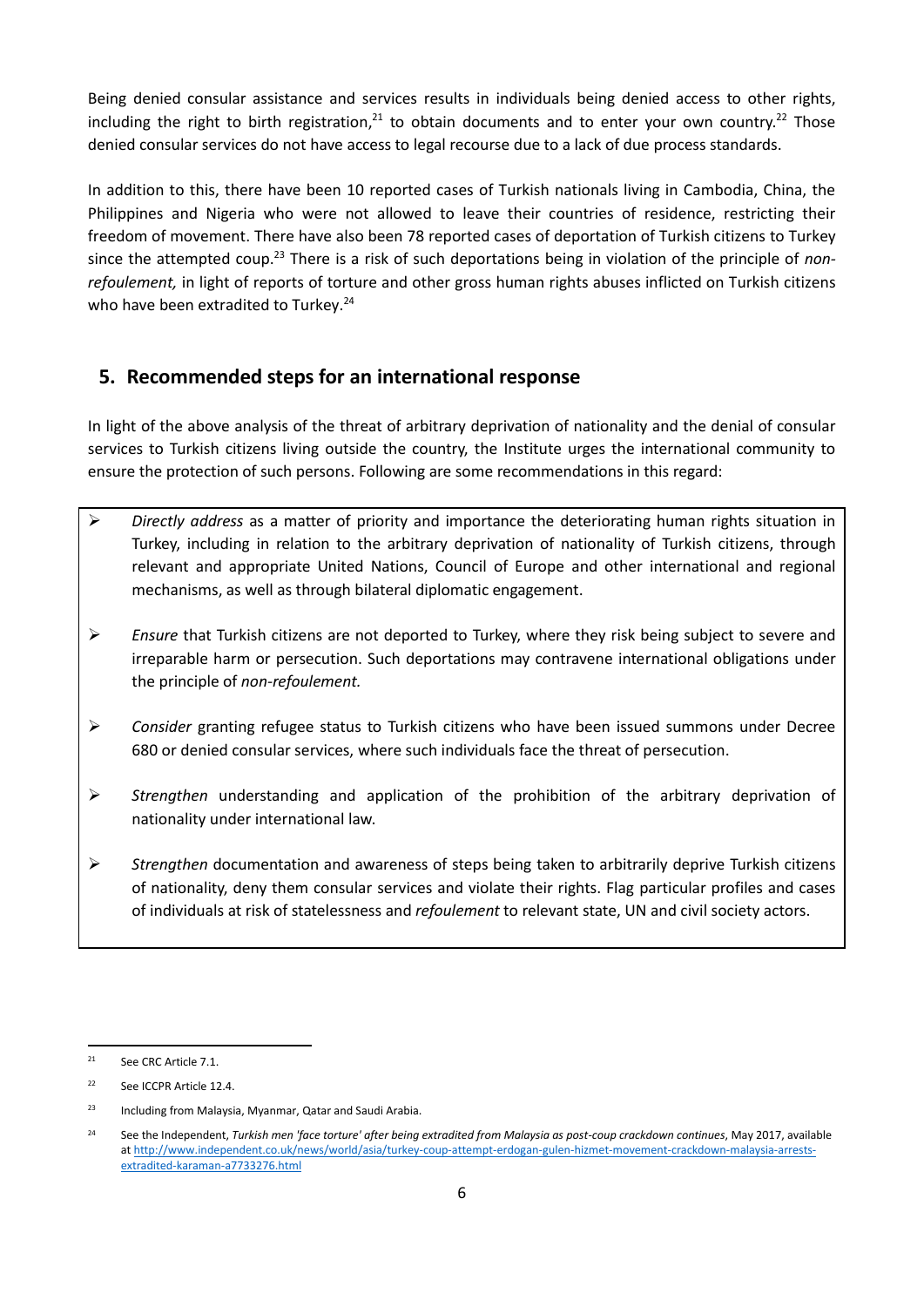## **Annex 1: Criminal Code - Law Nr. 5237 (selected extracts)**

Adopted on 26.09.2004 Published in Official Gazette No. 25611, dated 12.10.2004

#### ARTICLE 302

(1) Any person who provokes authorities of a foreign country to start war or to take hostile action against Turkish Republic, or cooperates with the authorities of a foreign country to serve this purpose, is punished with imprisonment from ten years to twenty years. The punishment to be imposed is increased by one third in case of execution of provocation act through press or broadcast organs.

(2) In practice of this article, direct and indirect encouragement or support of the organizations that are formed to commit crime against the security of Turkish Republic, is considered as a hostile action.

(3) Precautions specific to legal entities are imposed in case of commission of the offenses defined in this article by corporation.

#### ARTICLE 309

(1) Any person who attempts to dissolve Turkish Grand National Assembly, or partially or entirely avoids performance of the legislative organs by using force or threat, is punished with heavy life imprisonment. (2) Precautions specific to legal entities are imposed in case of commission of the offenses defined in this article by corporation.

#### ARTICLE 310

(1) Any person who attempts to dissolve Government of Turkish Republic, or partially or entirely avoids its performance by using force or threat, is punished with heavy life imprisonment.

(2) Precautions specific to legal entities are imposed in case of commission of the offenses defined in this article by corporation.

#### *Armed revolt against the Government of Turkish Republic*

#### ARTICLE 311

(1) Any person who provokes the citizens to rise an armed revolt against Government of Turkish Republic, is punished with imprisonment from fifteen years to twenty years. If succeeded in rising of a revolt, the provoker is punished with imprisonment from twenty years to twenty-five years.

(2) Any person who commands an armed revolt against the Government of Turkish Republic is punished with heavy life imprisonment. Other persons who participate in the revolt are sentenced to imprisonment from six years to ten years.

(3) In case of commission of these offenses mentioned in the first and second subsection at the time of the war by taking advantage of the its negative affects on the State, the offender is punished with heavy life imprisonment.

(4) In case of commission of other offenses along with this offenses mentioned in the first and seconds subsection, the offender is additionally punished according to the provisions relating to these offenses.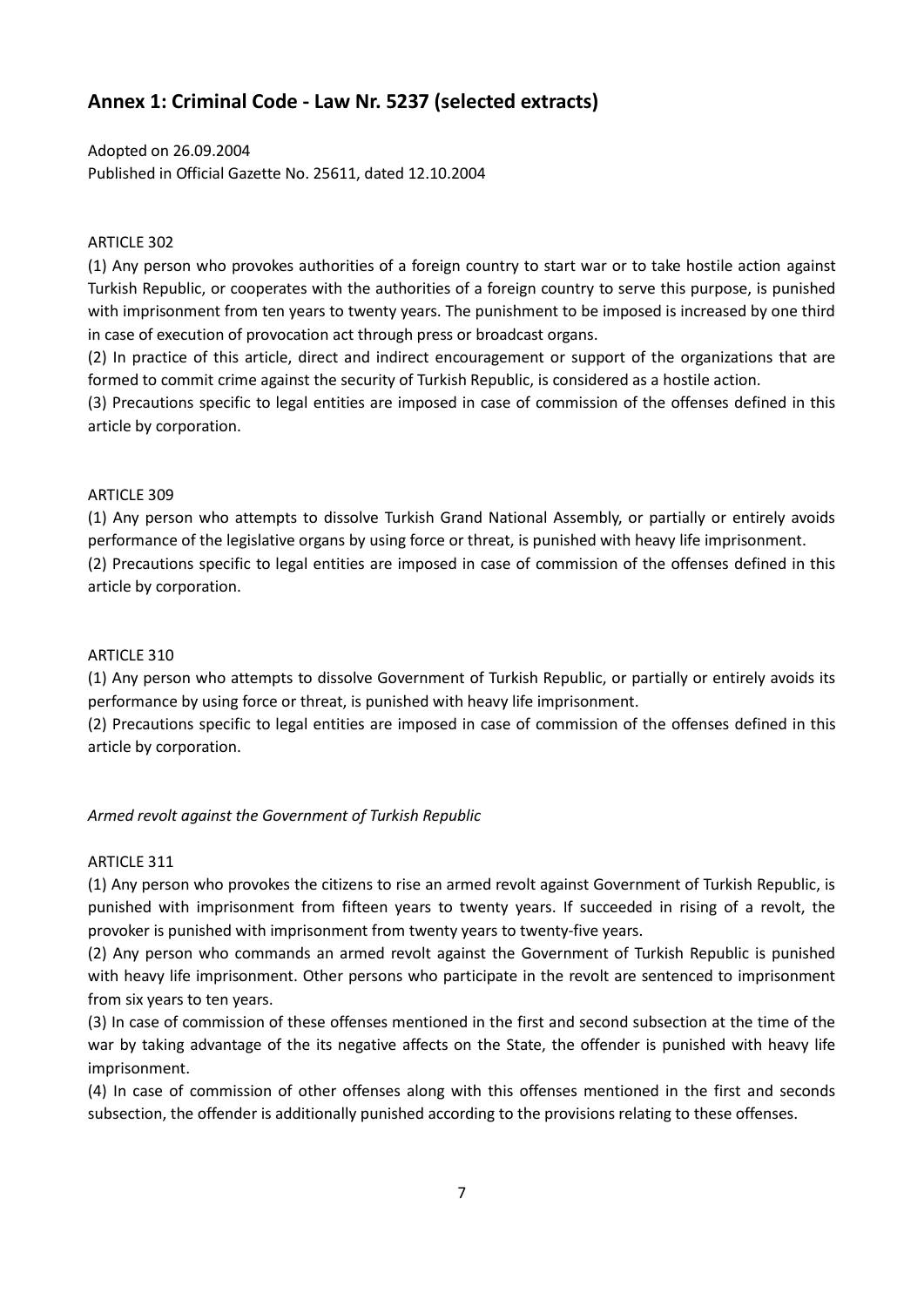#### *Armed organized criminal groups*

#### ARTICLE 312

(1) Any person(s) who forms organized criminal groups to commit the offenses listed in fourth and fifth sections of this chapter, and commands these groups, is punished with imprisonment from ten years to fifteen years.

(2) Those who enlist to the organized criminal group defined in the firs subsection is sentenced to imprisonment from five years to ten years.

(3) Other provisions relating to the offense committed by forming organized criminal groups are applied exactly the same for this offense.

#### *Supply of arms*

#### **ARTICLE 313**

(1) Any person who knowingly manufactures, purchases, transports, stores, or illegally transfers arms to the country for use in the activities of the organizations defined in the above articles, is punished with imprisonment from ten years to fifteen-years.

#### *Alliance for offense*

#### ARTICLE 314

(1) If two or more persons make a deal to commit any one of the offenses listed in fourth and fifth sections of this chapter by using suitable means, the offenders are sentenced to imprisonment from three years up to twelve years, depending on the quality of offense.

(2) No punishment is imposed on the persons who break up the alliance b before commission of the offense or commencement of investigation.

#### *Confiscation of Army Commanding Quarters*

#### ARTICLE 315

(1) Any person who undertakes the command of a army quarter or fleet or a war ship, or air fighter-fleet or a fortress, or a fortified zone, or a military base or plant, or a port or city, although he is not legally authorized or assigned to carry out such duty by the State, is sentenced to life imprisonment.

(2) The same punishment is imposed on the officers who are assigned to undertake commanding duty by the State, or legally authorized to hold such office, but do not obey the orders given by the authorized to leave the quarters.

#### *See also Turkish Citizenship Law 5901, available at:*

#### [http://eudo-](http://eudo-citizenship.eu/NationalDB/docs/TUR%20Turkish%20citizenship%20law%202009%20(English).pdf)

[citizenship.eu/NationalDB/docs/TUR%20Turkish%20citizenship%20law%202009%20\(English\).pdf](http://eudo-citizenship.eu/NationalDB/docs/TUR%20Turkish%20citizenship%20law%202009%20(English).pdf)